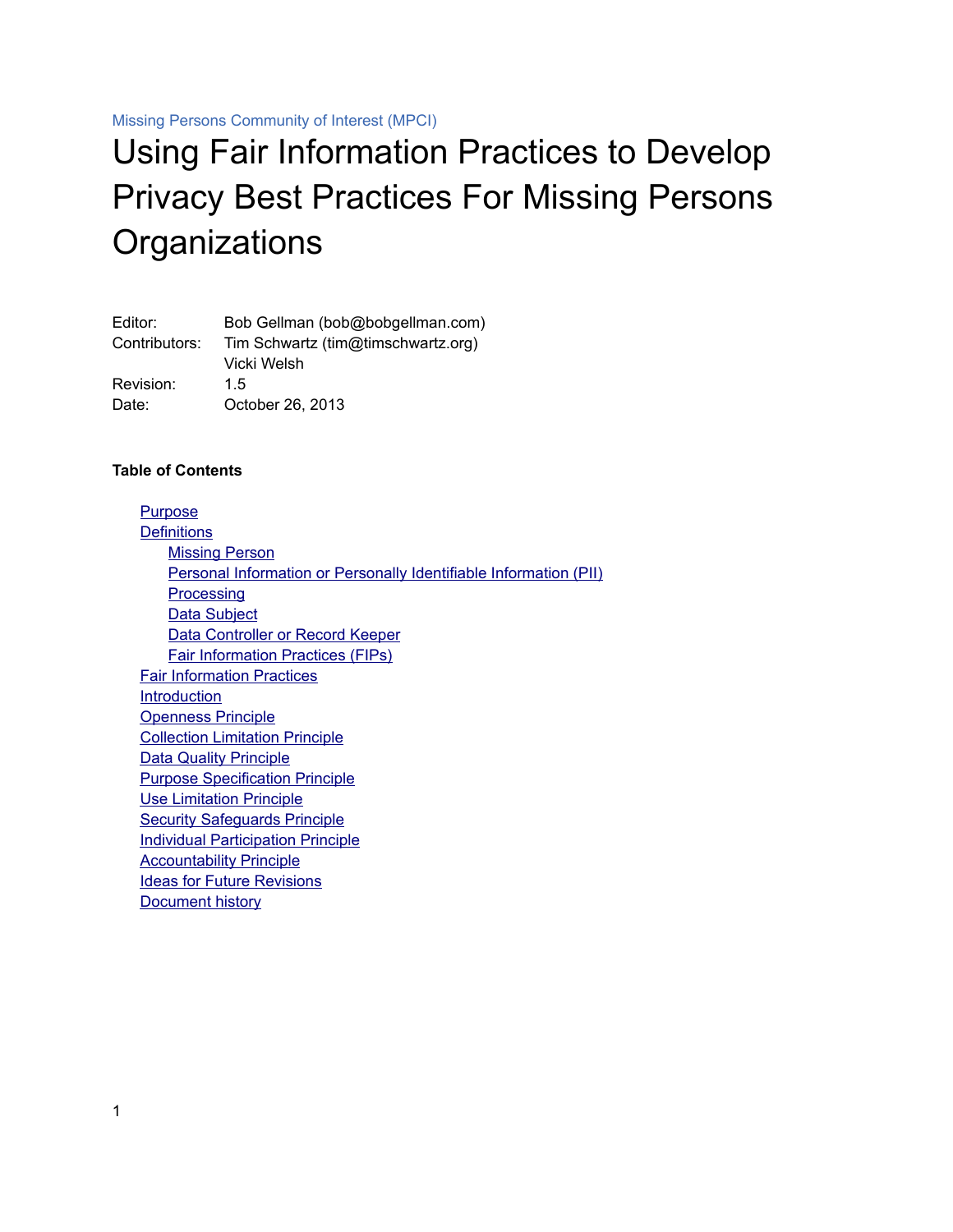### <span id="page-1-6"></span>Purpose

The purpose of this document is to help members of the Missing Persons Community of Interest (MPCI) to develop functional privacy practices for the processing of personal information about missing persons following natural disasters. The MPCI is an independent, informally organized group of humanitarian organizations, companies, and volunteers. This document may be useful to those developing, managing, and using information systems containing personal information.

### **Definitions**

#### <span id="page-1-5"></span>*Missing Person*

An individual who is not in contact with his or her family or friends due to a natural disaster. Each missing persons organization may use its own definition of *missing person*, as well as its own definition of what constitutes a natural disaster.

### <span id="page-1-4"></span>*Personal Information or Personally Identifiable Information (PII)*

Information relating to an identified or identifiable natural person ("individual").

#### <span id="page-1-3"></span>*Processing*

The collection, maintenance, use, or disclosure of personal information.

### <span id="page-1-2"></span>*Data Subject*

A natural person whose personal information is being processed.

### <span id="page-1-1"></span>*Data Controller or Record Keeper*

The individual or organization responsible for the processing of personal information and for compliance with any applicable data protection or privacy rules.

### <span id="page-1-0"></span>*Fair Information Practices (FIPs)*

Practices for addressing the privacy of information about individuals. Different versions of FIPs exist. The version used here derives from the Organisation for Economic Cooperation and Development's *Guidelines on the Protection of Privacy and Transborder Flows of Personal Data*. [1](#page-1-7)

<span id="page-1-7"></span><sup>1</sup> The OECD's version of FIPs is most influential statement in general use. See

http://www.oecd.org/document/18/0,2340, en 2649 34255 1815186 1 1 1 1,00.html. For a short and general history of FIPs, see Robert Gellman, *FAIR INFORMATION PRACTICES: A Basic History* (2012) (Version 1.91), http://bobgellman.com/rg-docs/rg-FIPShistory.pdf.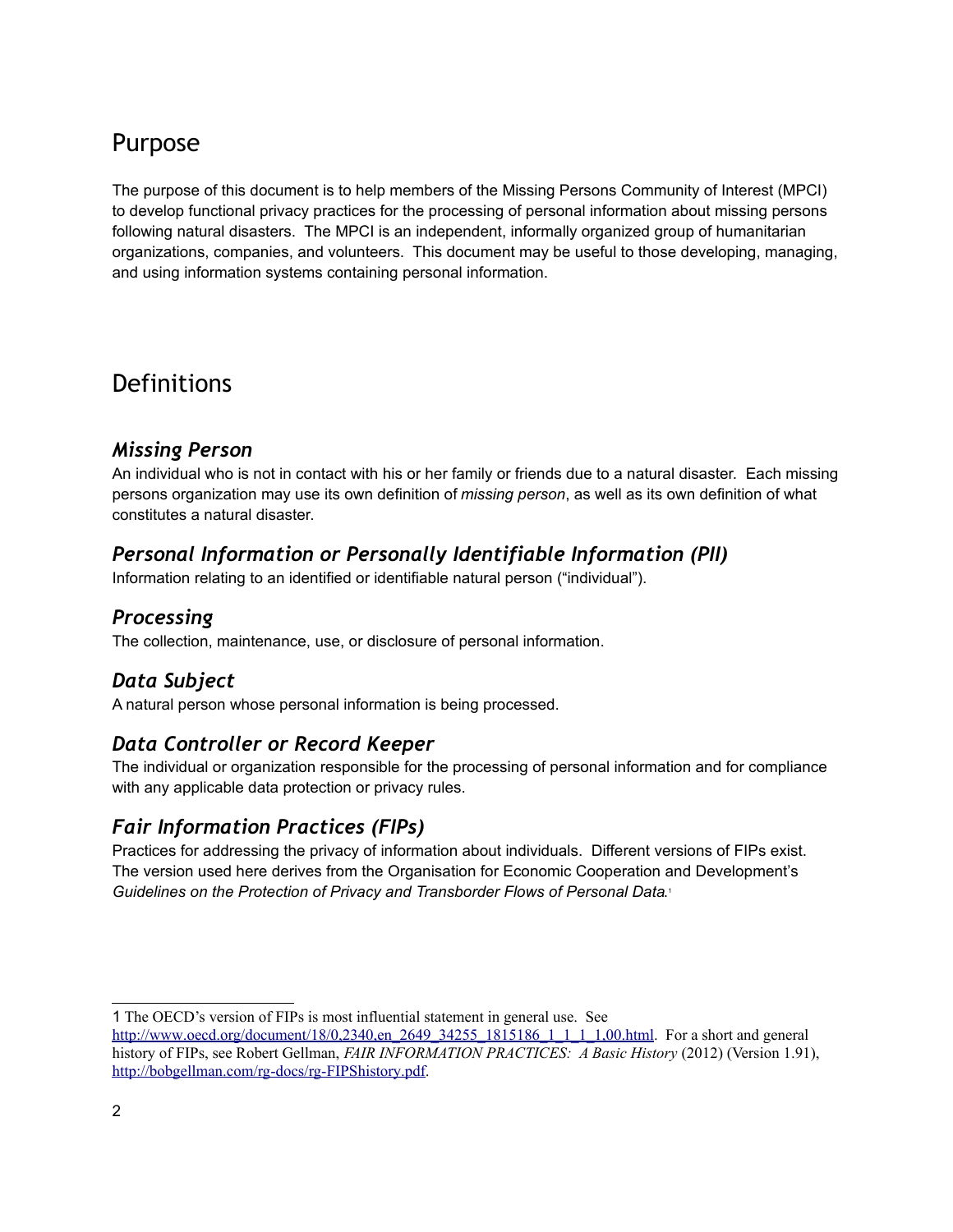### <span id="page-2-0"></span>Fair Information Practices

### *Collection Limitation Principle*

There should be limits to the collection of personal data and any such data should be obtained by lawful and fair means and, where appropriate, with the knowledge or consent of the data subject.

### *Data Quality Principle*

Personal data should be relevant to the purposes for which they are to be used and, to the extent necessary for those purposes, should be accurate, complete, and kept up-to-date.

### *Purpose Specification Principle*

The purposes for which personal data are collected should be specified not later than at the time of data collection and the subsequent use limited to the fulfillment of those purposes or such others as are not incompatible with those purposes and as are specified on each occasion of change of purpose.

### *Use Limitation Principle*

Personal data should not be disclosed, made available or otherwise used for purposes other than those specified in accordance with [the Purpose Specification Principle] except: a) with the consent of the data subject; or b) by the authority of law.

### *Security Safeguards Principle*

Personal data should be protected by reasonable security safeguards against such risks as loss or unauthorized access, destruction, use, modification or disclosure of data.

### *Openness Principle*

There should be a general policy of openness about developments, practices and policies with respect to personal data. Means should be readily available of establishing the existence and nature of personal data, and the main purposes of their use, as well as the identity and usual residence of the data controller.

#### *Individual Participation Principle*

An individual should have the right: a) to obtain from a data controller, or otherwise, confirmation of whether or not the data controller has data relating to him; b) to have communicated to him, data relating to him within a reasonable time; at a charge, if any, that is not excessive; in a reasonable manner; and in a form that is readily intelligible to him; c) to be given reasons if a request made under subparagraphs (a) and (b) is denied, and to be able to challenge such denial; and d) to challenge data relating to him and, if the challenge is successful to have the data erased, rectified, completed or amended.

#### *Accountability Principle*

A data controller should be accountable for complying with measures, which give effect to the principles stated above.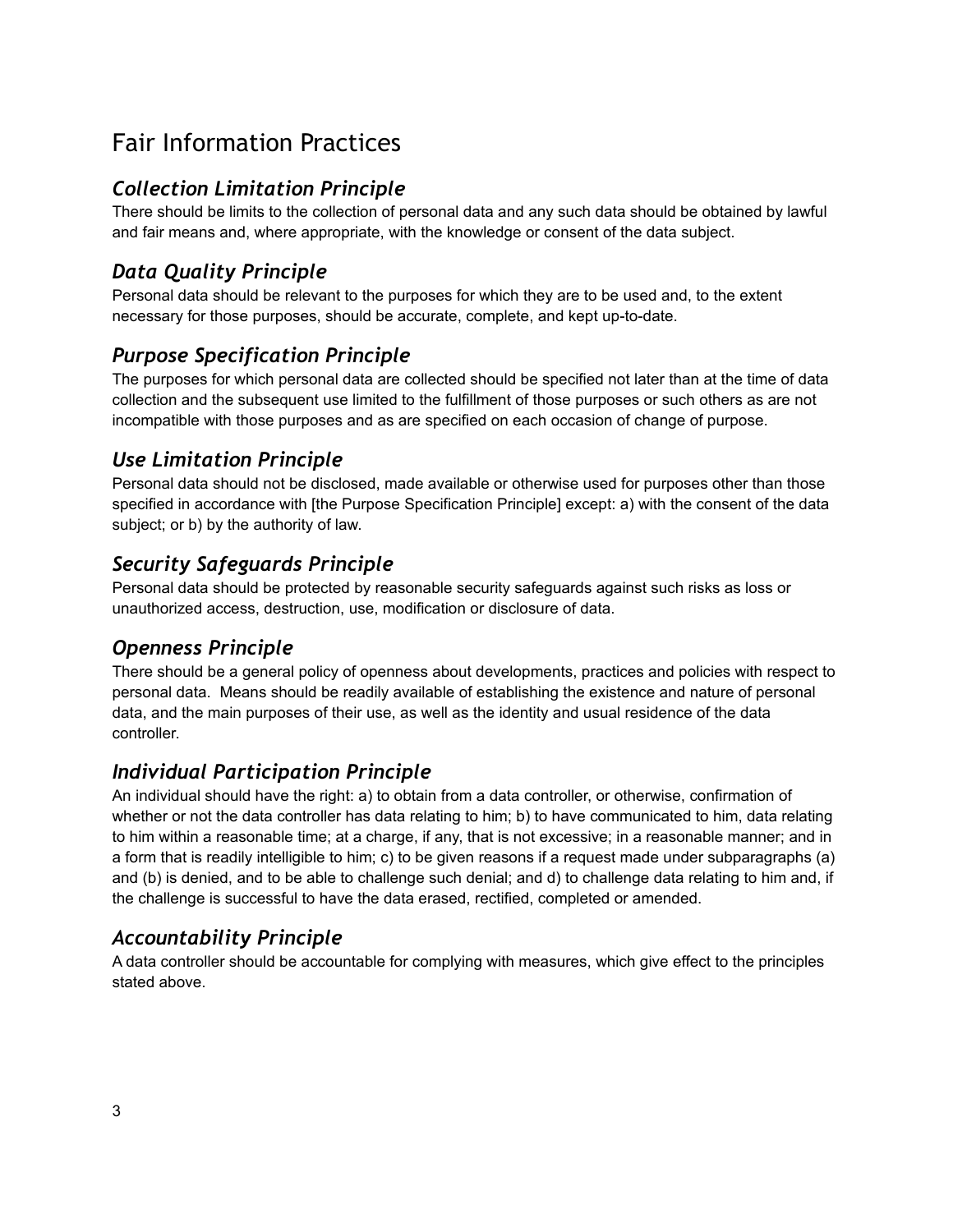### <span id="page-3-0"></span>Introduction

Fair Information Practices (FIPs) are a set of internationally recognized practices for addressing the privacy of information about data subjects. The elements of FIPs provide a menu of major privacy principles that are helpful in the development of best practices for – or operating – any personal information system. FIPs can be implemented in many different ways so the ideas presented here include only some of the available options. The FIPs principles can and should always be adapted to the technologies in use, applicable laws, and local institution's needs.

Defining the scope of any missing persons database system is a prerequisite to applying privacy principles. A missing persons organization will likely have data about different categories of individuals, including missing persons, third parties, service providers, volunteers, staff, and system users. Personal information for each of these categories may not be maintained in the same information system, the same privacy policies may not apply to each category, and the priority for developing privacy policies may not be the same. The focus here is on information systems that collect personal information about missing persons.

Some of the particular challenges of missing persons activities include: 1) unpredictable timing for the start and location of processing activities; 2) telecommunications challenges; 3) impracticality of obtaining consent or providing actual notice; 4) emergency conditions where basic human needs may trump privacy concerns; 5) some systems may be entirely open to public access; and 6) data processing in more than one national jurisdiction.

The best practices outlined here will not focus on compliance with the privacy obligations of specific countries where missing persons organizations operate. Countries with modern data protection laws generally require data controllers to comply with most elements of Fair Information Practices already. Some of the best practices listed here may exceed legal requirements. However, in the United States and some other countries, there may be no applicable privacy law.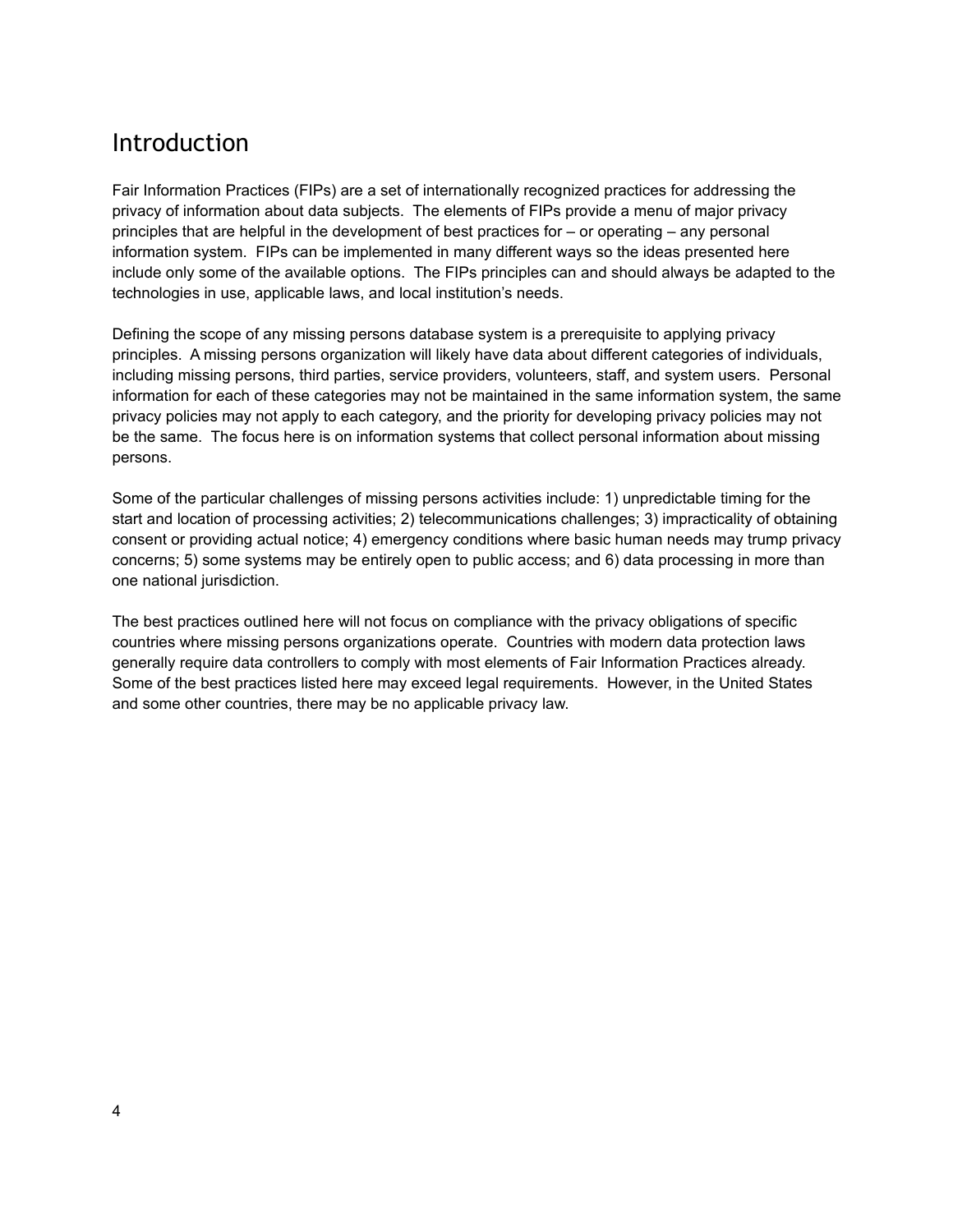### <span id="page-4-0"></span>Openness Principle

There should be a general policy of openness about developments, practices and policies with respect to personal data. Means should be readily available of establishing the existence and nature of personal data, and the main purposes of their use, as well as the identity and usual residence of the data controller.

The openness principle requires that any data subject be able to learn of the existence of a processing operation, who is the data controller, and what personal data is being processed. Where the data subjects are missing persons, normal methods for notifying individuals about record keeping activities may not work well. In many circumstances providing a notice to missing persons is likely impossible. Internet notices of privacy practices (in multiple languages when possible) that describe personal data activities may be the best way to provide general notice to individuals and to the world. A notice of privacy practices might include additional information about activities specific to each natural disaster. For each disaster operation, a notice of privacy practices might require translation into an additional language. Local information particular to each disaster might be added to the notice of privacy practices when possible to allow affected individuals to learn more about the data systems and about their rights.

- **1. Maintain an internet notice of privacy practices in multiple languages depending on the population being served.**
- **2. Include in the notice of privacy practices an appropriate level of detail about the manner in which data is recorded, deleted, displayed, accessed, and shared.**
- **3. Provide a notice of privacy practices accessible to users. If users of a website must register, provide the notice of privacy practices at that time.**
- **4. Prepare a supplemental notice of privacy practices for each disaster.**
- **5. Communicate with other missing persons groups and with relevant organizations and government agencies in advance of a natural disaster in order to a) understand their operations and requirements; b) develop cooperative methods; c) establish data and other standards when possible; and d) develop relationships.**
- **6. Remember that a notice of privacy practices is useful in informing and training staff and volunteers about policies that should govern their activities.**
- **7. Make the notice of privacy practices publicly available at all times.**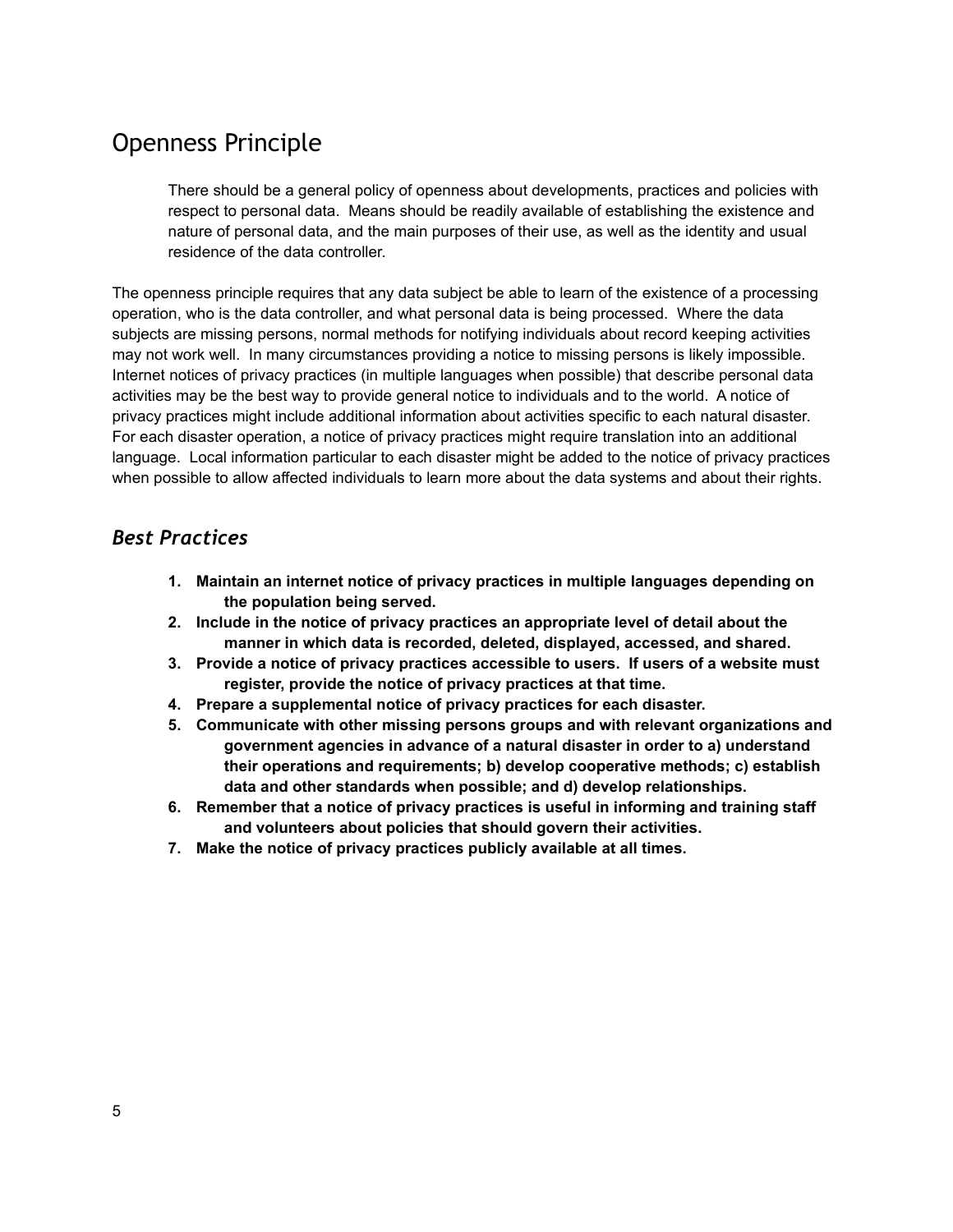### <span id="page-5-0"></span>Collection Limitation Principle

There should be limits to the collection of personal data and any such data should be obtained by lawful and fair means and, where appropriate, with the knowledge or consent of the data subject.

Some elements of the collection limitation principle will be difficult to satisfy in a disaster. Providing notice of privacy practices to or obtaining the consent of a data subject may not be possible in most circumstances, and it may not be essential because notice or consent are not *appropriate* for some humanitarian activities following disasters.

Limiting the collection of personal information should remain a goal. Many data elements can and will be identified and defined in advance, but local circumstances may call for the use of unplanned elements. For example, some health information or location information may be needed to describe an individual. However, the collection of complete medical histories will likely be inappropriate in most cases.

A best practice allows the routine collection of standard data elements (e.g., name, age, nationality, location, etc.) but requires additional approval or specific findings or particular circumstances for the collection of non-standard data elements or sensitive data elements (e.g., political opinions). Personal information not necessary for the purpose of the data controller should not be collected.

- **1. Define in advance which data elements will be collected.**
- **2. Do not collect unnecessary personal information. Be cautious when collecting identification numbers.**
- **3. Only collect non-standard data elements when justified by specific needs and only following specific approval by an appropriate administrator.**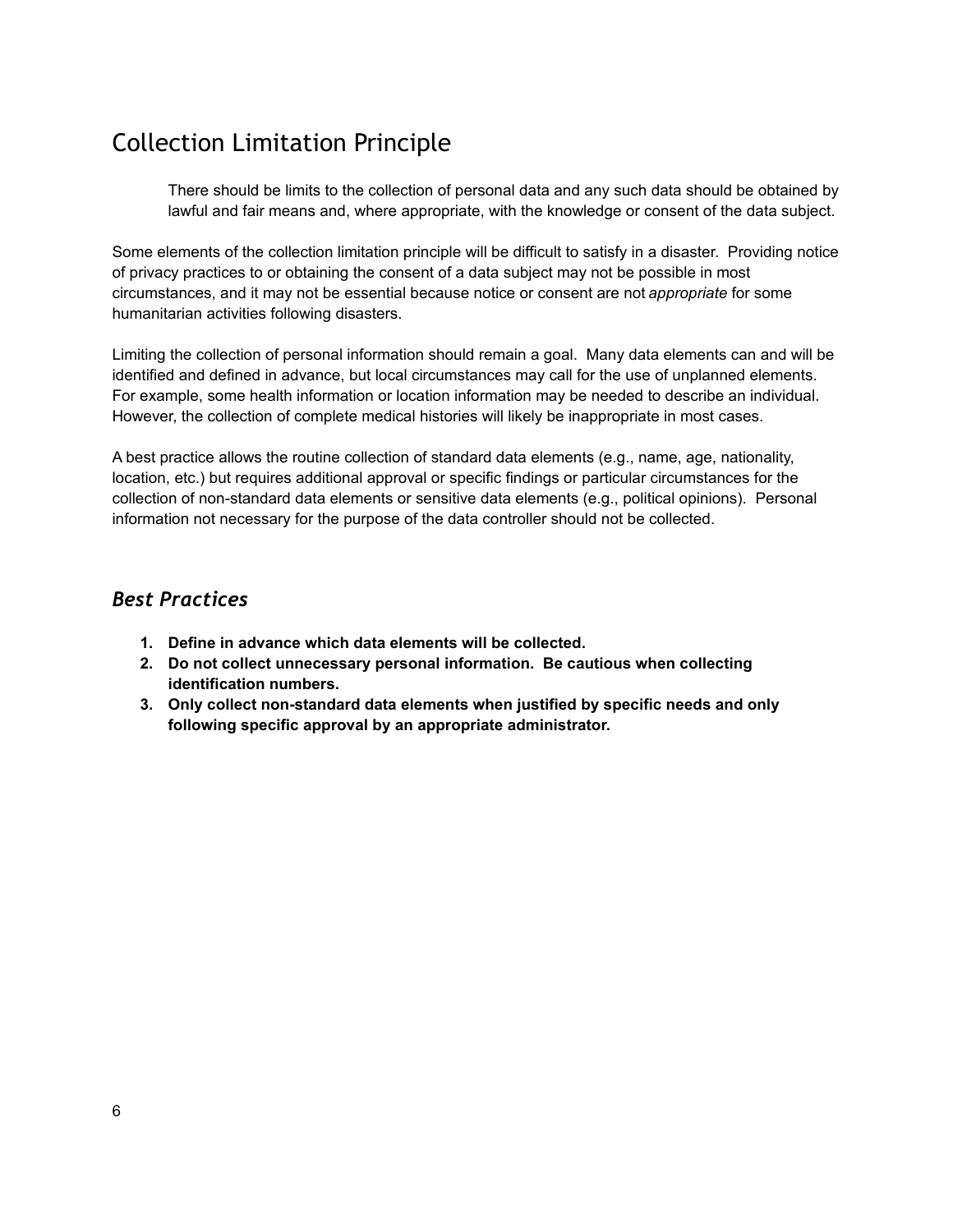### <span id="page-6-0"></span>Data Quality Principle

Personal data should be relevant to the purposes for which they are to be used and, to the extent necessary for those purposes, should be accurate, complete, and kept up-to-date.

The accuracy, completeness, and timeliness standard of the data quality principle is qualified by the phrase *to the extent necessary*. Under emergency circumstances, the need for flexibility in meeting accuracy, completeness, and currency standards is understandable. When the purpose for which missing persons data was collected is over, the principle does not require the application of resources to keep the data current. A best practice is to include a policy that determines how long data for any given disaster will be maintained, when (possibly in stages) any unnecessary personal data will be destroyed, and when data will be de-identified (along with other appropriate safeguards) if there is value in keeping data for research or other secondary purposes.

- **1. Establish and implement a clear policy for data deletion and data retention.**
- **2. Establish a policy for ending public disclosure of personal information when the need diminishes. A policy could a) rely on a fixed time frame following a disaster; b) monitor usage and end disclosure when usage drops; or c) use a phased process that first closes off acceptance of reports about missing persons, then closes off public search, and finally allows only administrative or research use of PII**.
- **3. Create safeguards (possibly including de-identification or encryption) for longer term storage of personal data.**
- **4. When transferring data to other users, specify policies about data deletion or deidentification.**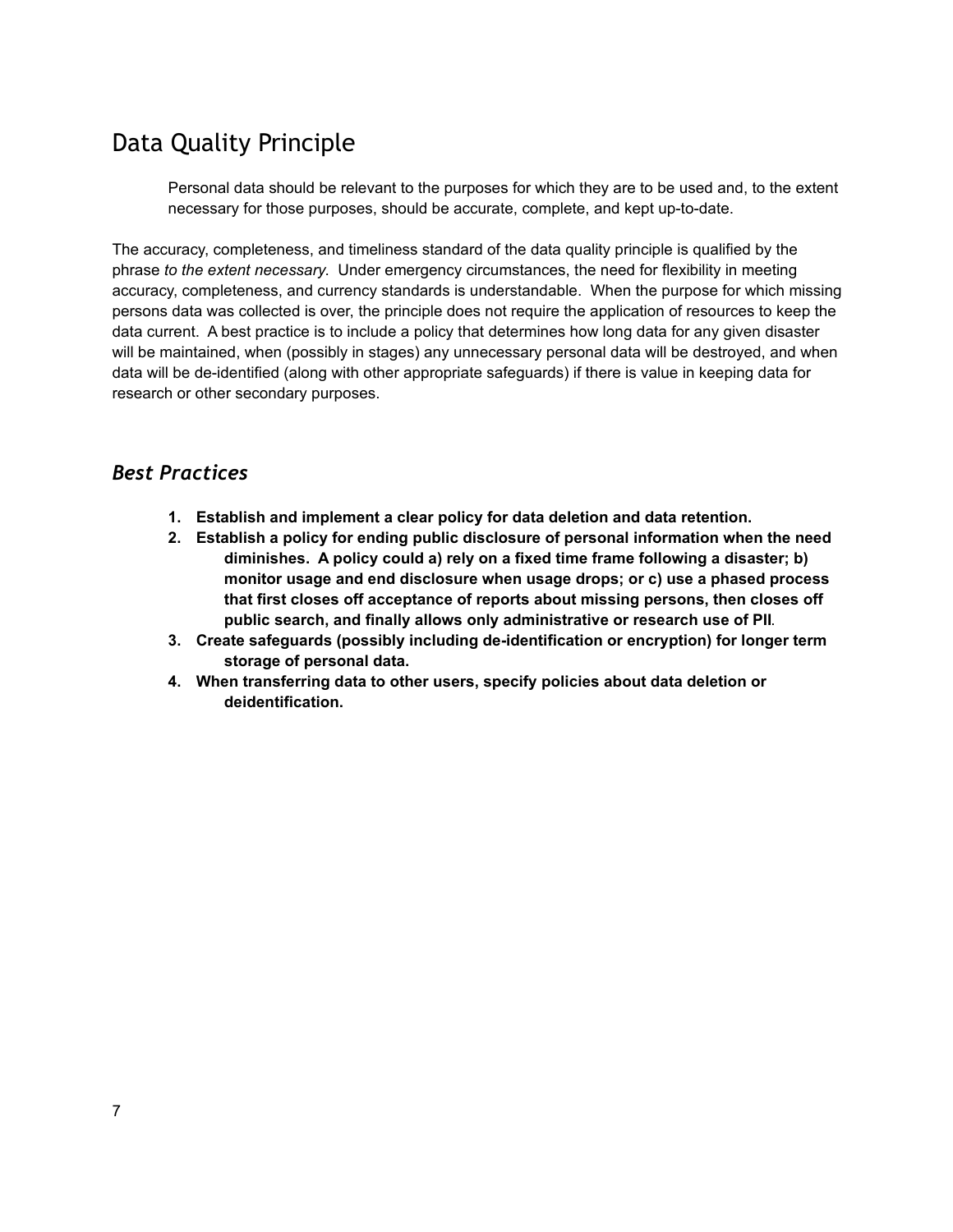### <span id="page-7-1"></span>Purpose Specification Principle

The purposes for which personal data are collected should be specified not later than at the time of data collection and the subsequent use limited to the fulfillment of those purposes or such others as are not incompatible with those purposes and as are specified on each occasion of change of purpose.

## <span id="page-7-0"></span>Use Limitation Principle

Personal data should not be disclosed, made available or otherwise used for purposes other than those specified in accordance with [the Purpose Specification Principle] except: a) with the consent of the data subject; or b) by the authority of law.

The purpose specification principle works together with the use limitation principle, and both are considered together. Specification of purposes for any personal data processing implements the general policy that data collected for one purpose should not be used for another purpose. This privacy policy is widely admired, but it is not always possible to define purposes in advance with precision. Governments and other who maintain routine administrative records sometimes find that a lack of foresight creates problems following a disaster. Temporary privacy codes or other accommodations may be needed to allow those records to be used for disaster-related activities.

The purposes of a missing persons information system should be defined, including specifications about the possible use of the data for other emergency-related activities, such as public health and law enforcement; sharing with other missing persons and disaster relief organizations; and use for secondary activities, such as research. Defining purposes clearly and in advance will help those making decisions immediately following a disaster to know when particular disclosures are allowable. A broad definition of purpose may be needed but should remain mindful that purposes should be *explicit and legitimate*[.](#page-7-2) 2

The purpose specification principle recognizes the tension between the need for specificity and the difficulty of foreseeing all possible uses and disclosures. It allows for other purposes that are *not incompatible* with the stated purposes. For example, the EU Directive expressly states that secondary activities for historical, statistical, or scientific purposes are not considered as incompatible with the purpose of any system.<sup>[3](#page-7-3)</sup> Missing persons organizations may choose to apply that policy, recognizing the privacy risks of longer term data retention.

Implementing the purpose limitation and use limitation principles consistently and fairly can be difficult in ordinary circumstances and may be particularly challenging in disasters. The principles recognize that it may not be possible or practical to specify in detail and in advance each purpose for which personal data is intended to be used.

<span id="page-7-2"></span><sup>2</sup> See Council Directive 95/46, On the Protection of Individuals with Regard to the Processing of Personal Data and on the Free Movement of Such Data, Recital 28, 1995 O.J. (L 281) 31, 39, available at

http://eur-lex.europa.eu/LexUriServ/LexUriServ.do?uri=CELEX:31995L0046:EN:HTML.

<span id="page-7-3"></span><sup>3</sup> *EU Data Protection Directive*, at Art. 6(1)(b).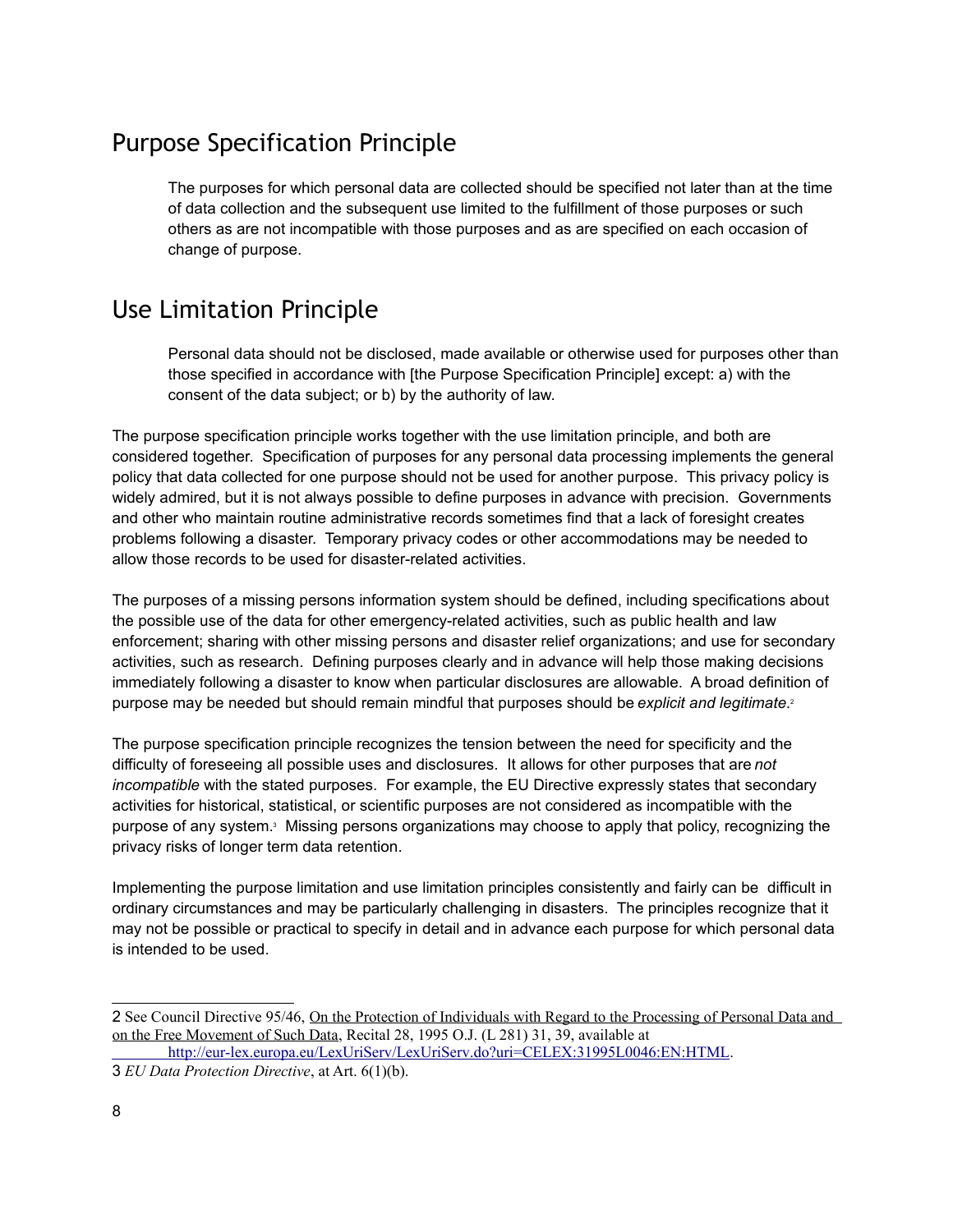There are ways to address the uncertainties inherent in an incompatibility standard. Internal controls may help, such as requiring appropriate supervisory approval to prevent individual staff members from making ad hoc determinations. Discretion may be greater if disclosures involve one or two records than if disclosures involve larger numbers or an entire database.

These principles allow uses with the consent of the data subject. However, consent will generally not be possible in emergency circumstances.

- **1. Define a broad statement of purposes for each record keeper and tailored for each distinct database. Purposes must be explicit and legitimate.**
- **2. Establish administrative controls on ad-hoc determinations of new purposes.**
- **3. Establish stricter controls for disclosure of larger numbers of records or an entire database.**
- **4. Be aware of any legal restrictions on the export of personal information to other countries.**
- **5. Review operations following a disaster in order to improve compliance with privacy standards.**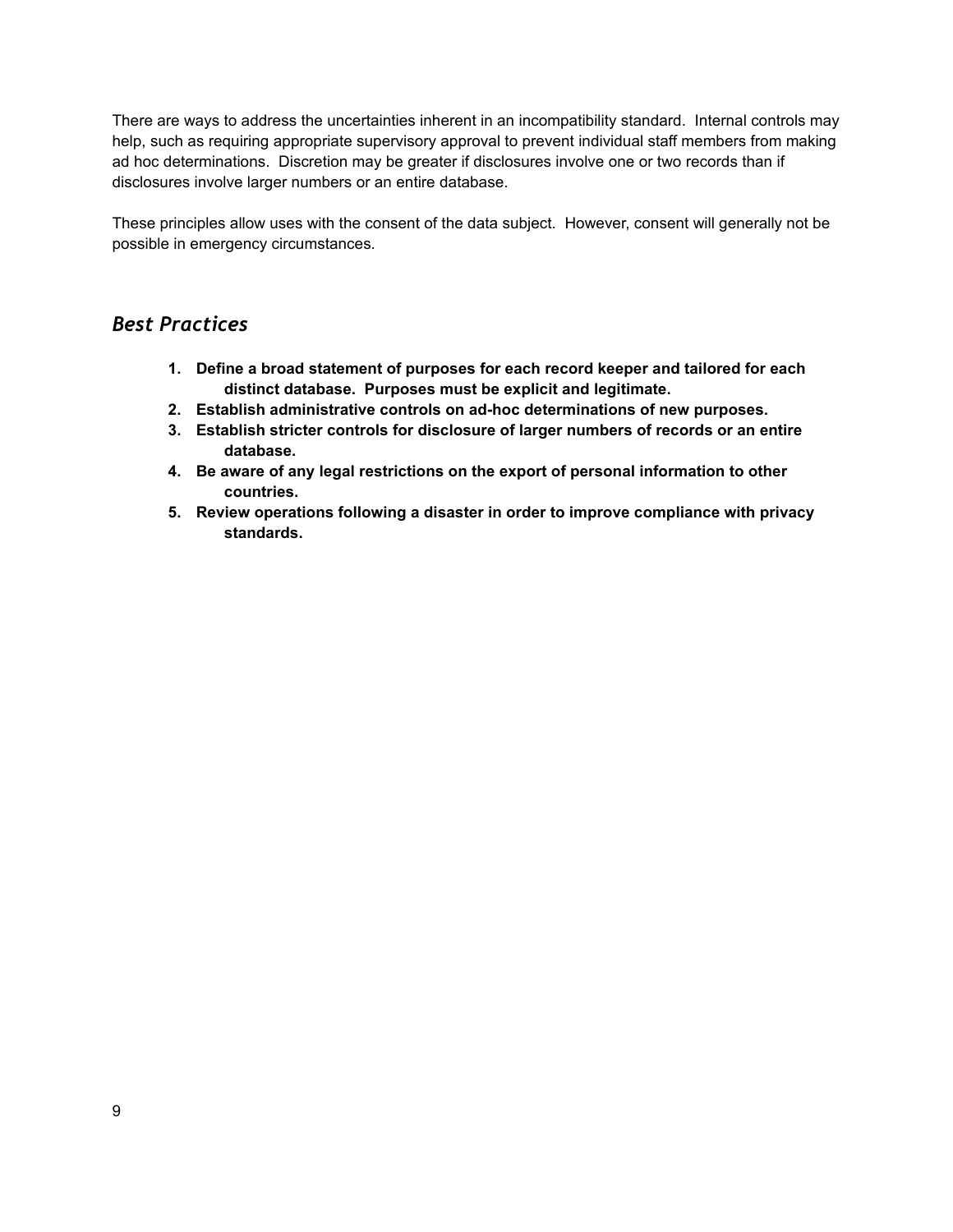### <span id="page-9-0"></span>Security Safeguards Principle

Personal data should be protected by reasonable security safeguards against such risks as loss or unauthorized access, destruction, use, modification or disclosure of data.

The security safeguards principle is a high level statement that personal data should be protected by reasonable security safeguards. The principle specifies the need for protections against loss, unauthorized access, destruction, use, modification, or disclosure. Security obligations must keep pace with technology. A risk assessment for any missing persons system is a best practice. Part of that assessment should consider whether the missing persons organization has any legal or other obligation to provide a notice to data subjects in the event of a security breach. Providing a breach notice to data subjects is impractical during an emergency, but it would be worthwhile for any organization to consider in advance the possibilities and, if relevant, the methodology. The maintenance of personal data beyond emergency circumstances following a disaster may give rise to breach notice obligations that cannot be dismissed as impractical. The maintenance of sensitive information may be a factor as well. Even data made publicly available needs some level of security to prevent unauthorized changes or downloading of an entire database.

- **1. Conduct a risk analysis for each ongoing missing persons activity in advance of any disaster response.**
- **2. Evaluate any obligations that a data controller has to provide notice of a security breach to data subjects.**
- **3. Safeguard data systems that are publicly accessible against unauthorized changes and against unauthorized copying of the entire database.**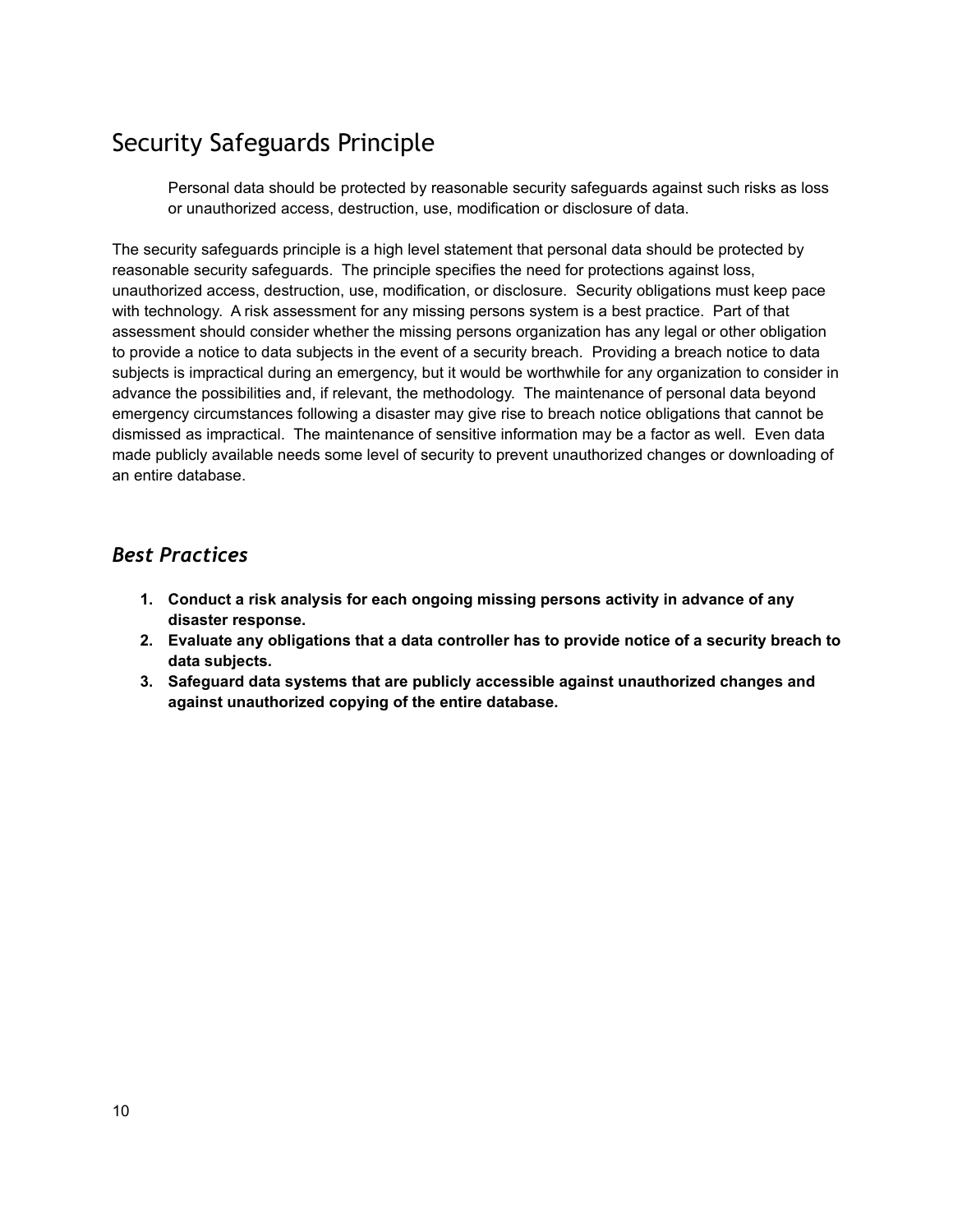### <span id="page-10-0"></span>Individual Participation Principle

An individual should have the right: a) to obtain from a data controller, or otherwise, confirmation of whether or not the data controller has data relating to him; b) to have communicated to him, data relating to him within a reasonable time; at a charge, if any, that is not excessive; in a reasonable manner; and in a form that is readily intelligible to him; c) to be given reasons if a request made under subparagraphs (a) and (b) is denied, and to be able to challenge such denial; and d) to challenge data relating to him and, if the challenge is successful to have the data erased, rectified, completed or amended.

This principle covers access and correction rights. Each individual should have the right to know whether a data controller has data pertaining to the individual; the right to see and/or copy their data; the right to be given a reason if a request for access is denied and to challenge the denial; and a method to challenge data that is not accurate or complete.

Implementing standard access and correction rights in emergency circumstances may not be a priority or even a possibility. However, individuals in a missing persons database may have vital reasons that they want to see their data, correct it, or even make some of their data unavailable to some or all possible users. Notwithstanding emergency circumstances, a missing persons organization has an interest in maintaining accurate data. Data subjects will be one source of accurate information. The extent to which formal rights can be accommodated in an emergency will vary, but a best practice includes the awareness of the issues involved and at least an informal way of responding to individual requests that require attention during an emergency. Individual use of access and correction rights is likely to be rare in many circumstances, but it is also likely to be important when individuals seek to use their rights.

- **1. Addressing individual rights of access and correction can be challenging during emergency circumstances. Provide at a minimum an informal means of responding to individual requests may be appropriate, especially when an individual's interest is significant.**
- **2. For databases maintained for longer periods or beyond the immediate needs of disaster response, maintain a more formal process that allows individuals to exercise rights.**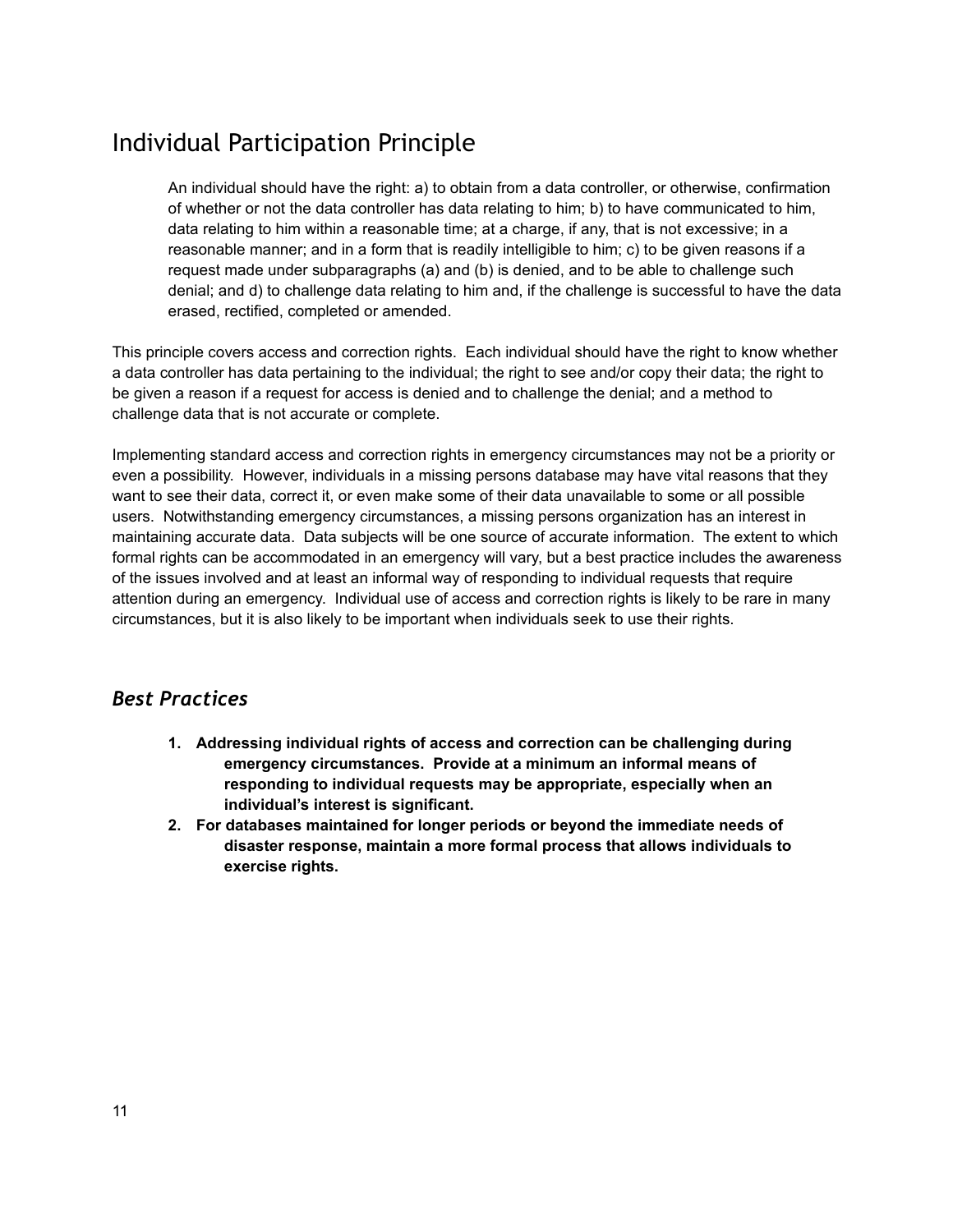### <span id="page-11-0"></span>Accountability Principle

A data controller should be accountable for complying with measures, which give effect to the principles stated above.

There are many ways to provide accountability measures for FIPs. For example, the accountability principle for compliance with FIPs can be met with administrative enforcement, arbitration, internal or external audits, complaint processing, staff training, a privacy office or officer, and more. Some of these accountability measures will be practical for a missing persons organization, but perhaps not during an emergency. An after-disaster review of activities with an eye toward privacy issues may be a useful way of finding issues, adjusting standards, and educating staff about issues. Some organizations have a Chief Privacy Officer (CPO) who can be useful in many different ways to provide accountability during and after operations. A CPO need not be a full-time job, but centralizing privacy responsibilities in one place can be useful.

- **1. Centralize privacy responsibilities in a Chief Privacy Officer.**
- **2. Conduct after-disaster review for privacy.**
- **3. Conduct regular internal review of privacy activities and update privacy policy when required.**
- **4. Use internal audits to make sure that records are deleted according to schedule.**
- **5. Provide an effective response to complaints.**
- **6. Maintain audit trails for disclosures (at least for bulk disclosures)**